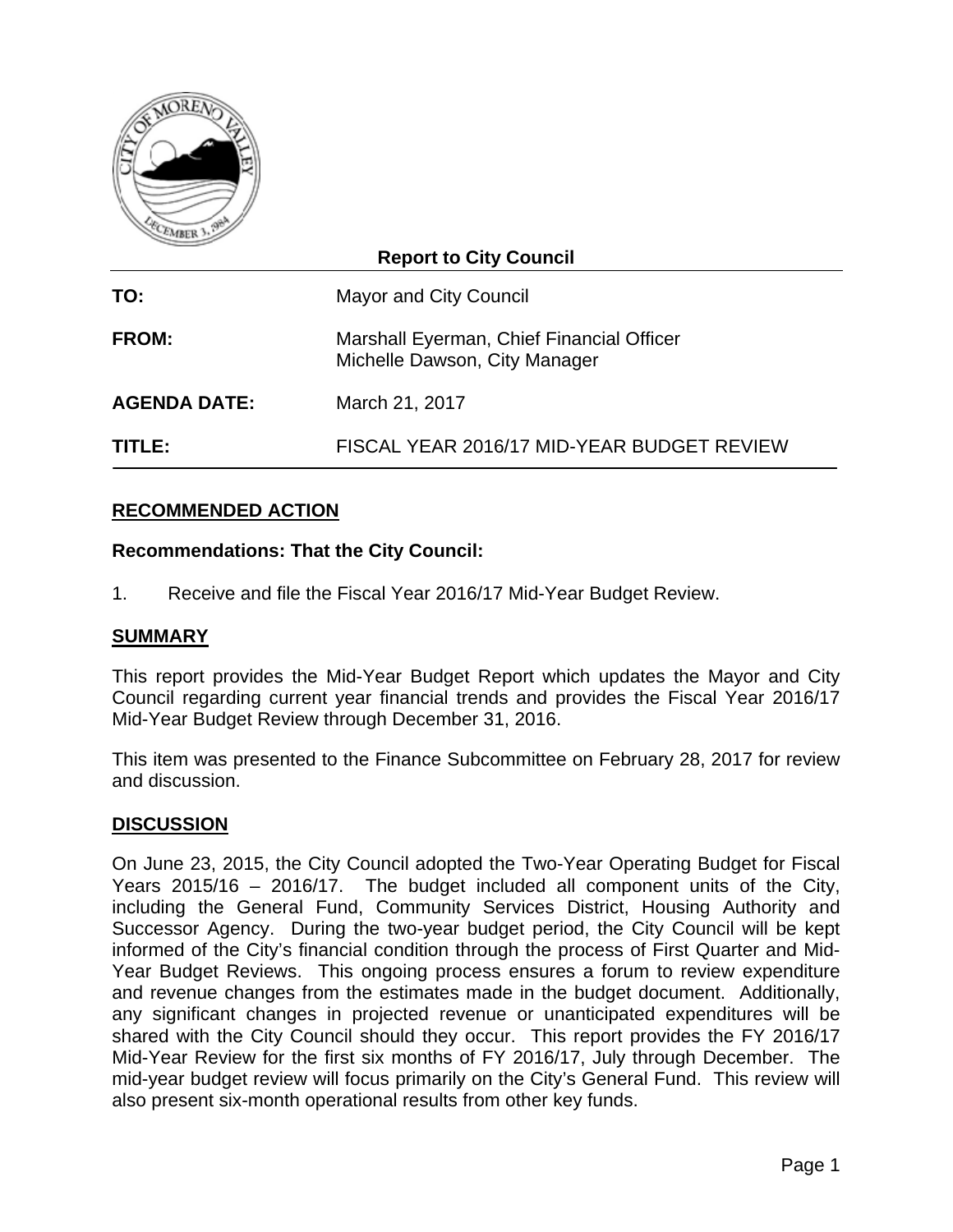This item was reviewed by the Finance Subcommittee on February 28, 2017.

## **FISCAL YEAR 2016/17 MID-YEAR REVIEW:**

This Mid-Year Report updates the Mayor and City Council regarding current year financial trends and provides the opportunity for the City Council to review the recommended actions as they relate to revenues and expenditures.

#### General Fund Revenue Update

Revenue receipts do not follow an even schedule. Although 50% of the fiscal year has elapsed, based on historic trends revenues are estimated to be at approximately 28% of the budgeted amount. Actual revenues received are currently 30% of budget. Revenue amounts continue to be stable. Although there will be variances in some of the amounts budgeted, the total is expected to remain within 1% of the amended budget for the year. Total General Fund revenue is estimated to be \$95.2 million. It should be noted that the lag in timing of revenue receipts is one reason an operating cash reserve is necessary.

#### General Fund Expenditure Update

Although not all expenditures follow a straight-line spending pattern, operating expenditures should track close to within 50% of budget for the year at the end of the first six months. As of December 31, 2016 total General Fund expenditures were at 48%. This pace is within expectations for most activities in the General Fund.

#### **ALTERNATIVES**

- *1.* Recommend approval of proposed Recommended Action as set forth in this staff report. The approval of this item will allow for ongoing activities to be carried out in the current fiscal year. *Staff recommends this alternative.*
- *2.* Do not recommend approval of proposed Recommended Action as set forth in this staff report. *Staff does not recommend this alternative.*

#### **FISCAL IMPACT**

The City's Operating and Capital Budgets provide the funding and expenditure plan for all funds. As such, they serve as the City's financial plan for the fiscal year. There are no fiscal impacts.

#### **NOTIFICATION**

Publication of the agenda.

## **PREPARATION OF STAFF REPORT**

Prepared By: The part of the prepared By: The part of the Department Head Approval: Department Head Approval: Stephanie Cuff Marshall Eyerman Management Analyst Chief Financial Officer/City Treasurer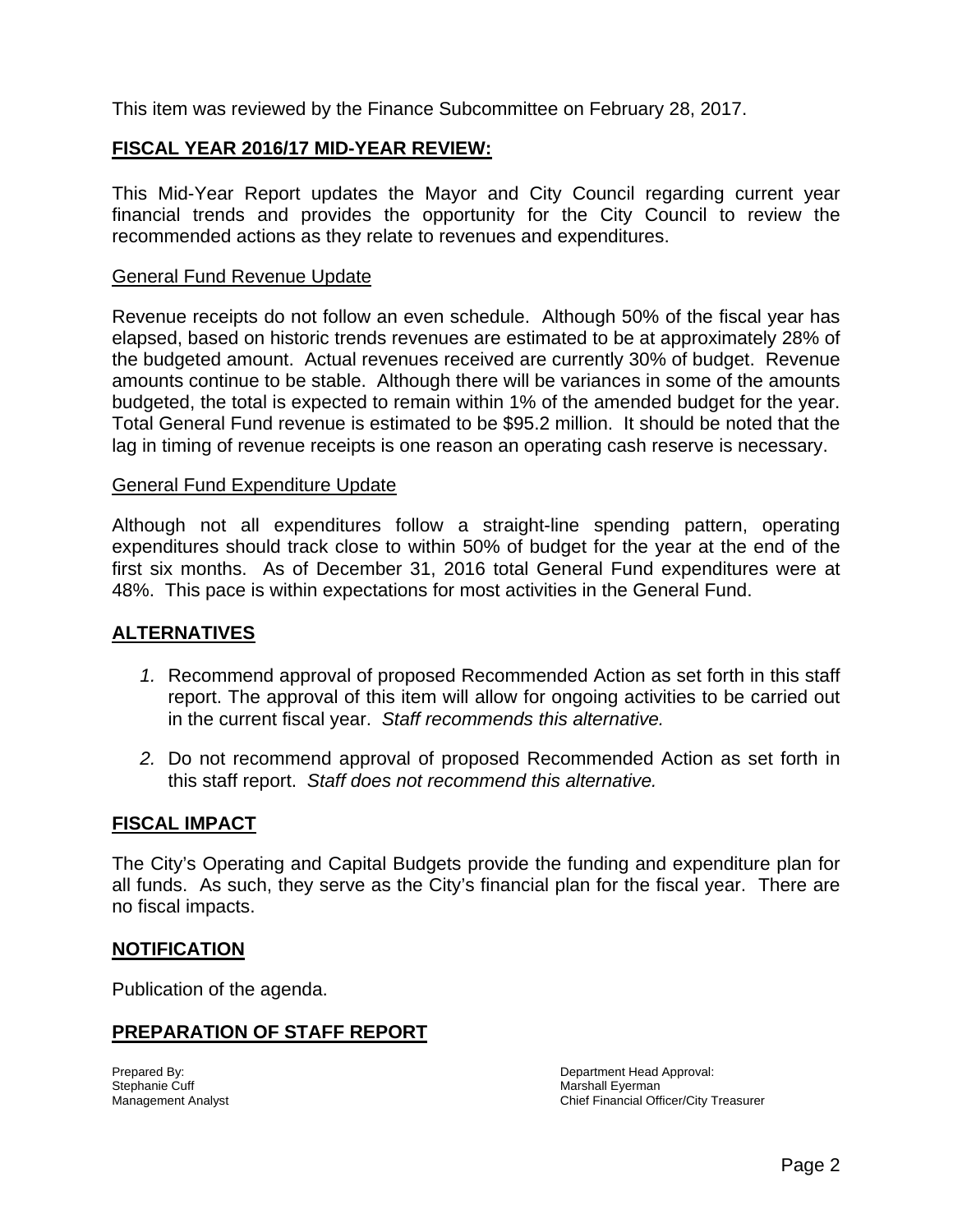# **CITY COUNCIL GOALS**

**Revenue Diversification and Preservation**. Develop a variety of City revenue sources and policies to create a stable revenue base and fiscal policies to support essential City services, regardless of economic climate.

**Public Facilities and Capital Projects**. Ensure that needed public facilities, roadway improvements, and other infrastructure improvements are constructed and maintained.

# **CITY COUNCIL STRATEGIC PRIORITIES**

- **1. Economic Development**
- **2. Public Safety**
- **3. Library**
- **4. Infrastructure**
- **5. Beautification, Community Engagement, and Quality of Life**
- **6. Youth Programs**

Objective 1.8: Evaluate staff resources and dedicate City funding to invest in aggressive Economic Development activities that will result in increased revenues to the City, additional employment opportunities, and enhanced quality of life for our residents.

## **ATTACHMENTS**

1. FY 2016-17 Mid-Year Financial Report

## **APPROVALS**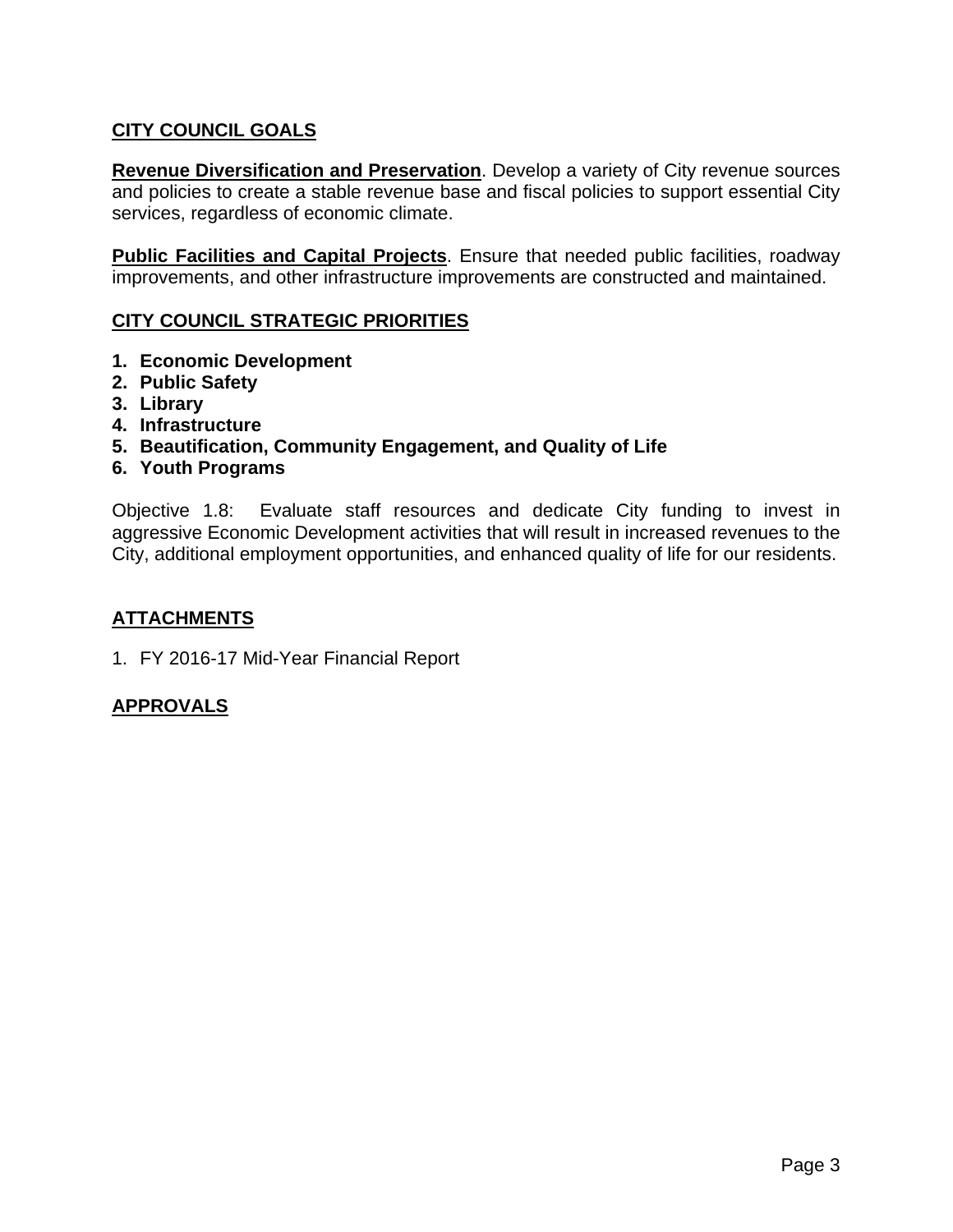

# **City of Moreno Valley Fiscal Year 2016/17 Mid-Year Financial Summary**

| TO:          | Mayor and City Council                                   |
|--------------|----------------------------------------------------------|
| <b>FROM:</b> | Marshall Eyerman, Chief Financial Officer/City Treasurer |
| <b>DATE:</b> | March 21, 2017                                           |

## **INTRODUCTION**

On June 23, 2015, the City Council adopted the Two-Year Operating Budget for Fiscal Years (FY) 2015/16 – 2016/17. During the two-year budget period the City Council will be kept apprised of the City's financial condition through the process of First Quarter, Mid-Year Budget and Third Quarter Reviews. This ongoing process ensures a forum to look at expenditure and revenue deviations from the estimates made in the budget document. Additionally, any significant variances in projected revenue or unanticipated expenditures will be shared with the City Council should they occur.

This report provides a review of the unaudited financial results at the mid-year of FY 2016/17 (October 2016 – December 2016, 50% of the fiscal year).

## CITYWIDE OPERATING EXPENDITURE SUMMARY

The following table contains a summary of the adopted budget, amended budget and the Mid-Year expenditures. The totals represent each major fund type and component unit of the City.

|                                   | FY 2016/17<br><b>Adopted Budget</b> | FY 2016/17<br><b>Amended Budget</b> |             |     | Actuals as of<br>12/31/16<br>(unaudited) | % of Amended<br><b>Budget</b> |  |
|-----------------------------------|-------------------------------------|-------------------------------------|-------------|-----|------------------------------------------|-------------------------------|--|
| <b>Fund/Component Unit</b>        |                                     |                                     |             |     |                                          |                               |  |
| General Fund                      | \$<br>94,411,033                    | -\$                                 | 95.196.311  | S   | 45,369,980                               | 47.7%                         |  |
| Community Services District (CSD) | \$<br>15,644,223                    | \$.                                 | 15,706,447  | \$. | 6,418,065                                | 40.9%                         |  |
| <b>Successor Agency</b>           | \$<br>5,395,517                     | \$                                  | 5,389,517   | \$. | 1,707,443                                | 31.7%                         |  |
| Housing Fund                      | \$<br>72,000                        | -\$                                 | 72.000      | \$. | 631,699                                  | 877.4%                        |  |
| <b>Special Revenue Funds</b>      | \$<br>27.188.046                    | \$                                  | 45.329.435  | \$. | 13.344.653                               | 29.4%                         |  |
| <b>Capital Projects Funds</b>     | \$<br>2,410,500                     | \$                                  | 10,831,189  | \$. | 2,264,175                                | 20.9%                         |  |
| <b>Electric Utility Funds</b>     | \$<br>23.549.201                    | S                                   | 40,119,364  | \$. | 12,314,850                               | 30.7%                         |  |
| Internal Service Funds            | \$<br>11,915,579                    | \$.                                 | 12,859,466  | \$. | 5,755,182                                | 44.8%                         |  |
| Debt Service Funds                | \$<br>6,670,800                     | \$                                  | 6,670,800   | \$  | 3,797,682                                | 56.9%                         |  |
| Total                             | 187.256.899                         | \$                                  | 232.174.529 | S   | 91,603,729                               | 39.5%                         |  |

## **Table 1. Citywide Operating Expenditures**

Actions taken by the City Council subsequent to the June 23, 2015 adoption of the two-year budget may include carryovers and requested amendments as approved by the City Council.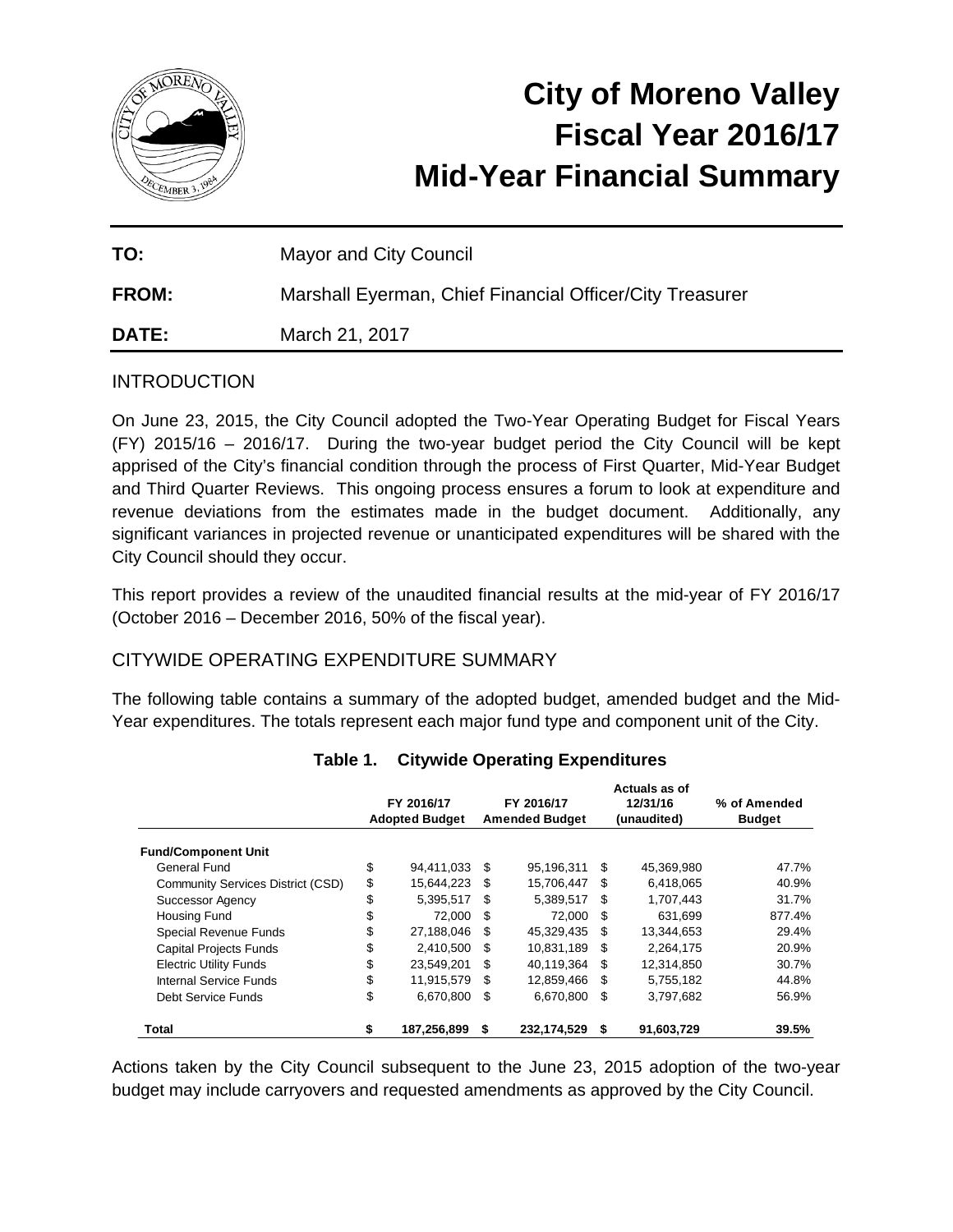The majority of this mid-year update will focus on the General Fund, as it supports all basic services provided to City residents. Highlights for other key component funds will be discussed at a summary level as well.

## GENERAL FUND OPERATING

|                                                                                                                                 |                      | FY 2016/17 Adopted<br><b>Budget</b>                |                      | FY 2016/17<br>Amended<br><b>Budget</b>             |                      | Actuals as of<br>12/31/2016<br>(unaudited)        | % of Amended<br><b>Budget</b>    |
|---------------------------------------------------------------------------------------------------------------------------------|----------------------|----------------------------------------------------|----------------------|----------------------------------------------------|----------------------|---------------------------------------------------|----------------------------------|
| Revenues:                                                                                                                       |                      |                                                    |                      |                                                    |                      |                                                   |                                  |
| Taxes:                                                                                                                          |                      |                                                    |                      |                                                    |                      |                                                   |                                  |
| Property Tax                                                                                                                    | \$                   | 12,736,197                                         | \$                   | 12,736,197                                         | \$                   | 4,196,367                                         | 32.9%                            |
| Property Tax in-lieu                                                                                                            | \$                   | 16,597,580                                         | \$                   | 16,597,580                                         | \$                   |                                                   | 0.0%                             |
| <b>Utility Users Tax</b>                                                                                                        | \$                   | 16,092,542                                         | \$                   | 16,092,542                                         | \$                   | 7,215,574                                         | 44.8%                            |
| Sales Tax                                                                                                                       | \$                   | 20,486,866                                         | \$                   | 20,486,866                                         | \$                   | 5,880,021                                         | 28.7%                            |
| Other Taxes                                                                                                                     | \$                   | 9,452,668                                          | \$                   | 9,452,668                                          | \$                   | 2,536,095                                         | 26.8%                            |
| Licenses & Permits                                                                                                              | \$                   | 2,126,877                                          | \$                   | 2,096,377                                          | \$                   | 1,511,210                                         | 72.1%                            |
| Intergovernmental                                                                                                               | \$                   | 215,000                                            | \$                   | 418,371                                            | \$                   | 206,330                                           | 49.3%                            |
| <b>Charges for Services</b>                                                                                                     | \$                   | 10,971,363                                         | \$                   | 11,026,143                                         | \$                   | 5,173,190                                         | 46.9%                            |
| Use of Money & Property                                                                                                         | \$                   | 3,469,962                                          | \$                   | 3,469,962                                          | \$                   | 561,108                                           | 16.2%                            |
| Fines & Forfeitures                                                                                                             | \$                   | 629,073                                            | \$                   | 629,073                                            | \$                   | 240,452                                           | 38.2%                            |
| Miscellaneous                                                                                                                   | \$                   | 103,400                                            | \$                   | 53,400                                             | \$                   | 223,166                                           | 417.9%                           |
| <b>Total Revenues</b>                                                                                                           | \$                   | 92,881,528                                         | \$                   | 93,059,179                                         | \$                   | 27,743,514                                        | 29.8%                            |
| <b>Expenditures:</b><br><b>Personnel Services</b><br><b>Contractual Services</b><br>Material & Supplies<br><b>Fixed Charges</b> | \$<br>\$<br>\$<br>\$ | 17,007,883<br>64,934,778<br>3,569,633<br>5,603,063 | \$<br>\$<br>\$<br>\$ | 17,137,428<br>65,176,678<br>3,569,633<br>5,603,063 | \$<br>\$<br>\$<br>\$ | 8,355,066<br>30,564,338<br>1,982,905<br>2,783,710 | 48.8%<br>46.9%<br>55.5%<br>49.7% |
| <b>Fixed Assets</b>                                                                                                             | \$                   | 50,000                                             | \$                   | 255,100                                            | \$                   | 59,971                                            | 23.5%                            |
| <b>Total Expenditures</b>                                                                                                       | \$                   | 91,165,357                                         | \$                   | 91,741,902                                         | \$                   | 43,745,991                                        | 47.7%                            |
| Excess (Deficiency) of Revenues                                                                                                 |                      |                                                    |                      |                                                    |                      |                                                   |                                  |
| Over (Under) Expenditures                                                                                                       | \$                   | 1,716,171                                          | \$                   | 1,317,277 \$                                       |                      | (16,002,477)                                      |                                  |
| Transfers:                                                                                                                      |                      |                                                    |                      |                                                    |                      |                                                   |                                  |
| Transfers In                                                                                                                    | \$                   | 2,547,650                                          | \$                   | 2,547,650                                          | \$                   | 1,273,824                                         | 50.0%                            |
| <b>Transfers Out</b>                                                                                                            | \$                   | 3,245,676                                          | \$                   | 3,454,409                                          | \$                   | 1,623,989                                         | 47.0%                            |
| <b>Net Transfers</b>                                                                                                            | \$                   | (698, 026)                                         | \$                   | (906, 759)                                         | \$                   | (350, 165)                                        |                                  |
| Total Revenues & Transfers In                                                                                                   | \$                   | 95,429,178                                         | \$                   | 95,606,829                                         | \$                   | 29,017,338                                        | 30.4%                            |
| Total Expenditures & Transfers Out                                                                                              | \$                   | 94,411,033                                         | \$                   | 95,196,311                                         | \$                   | 45,369,980                                        | 47.7%                            |
| <b>Net Change of Fund Balance</b>                                                                                               | \$                   | 1,018,145                                          | \$                   | 410,518                                            | \$                   | (16, 352, 642)                                    |                                  |

## **Table 2. General Fund Operations**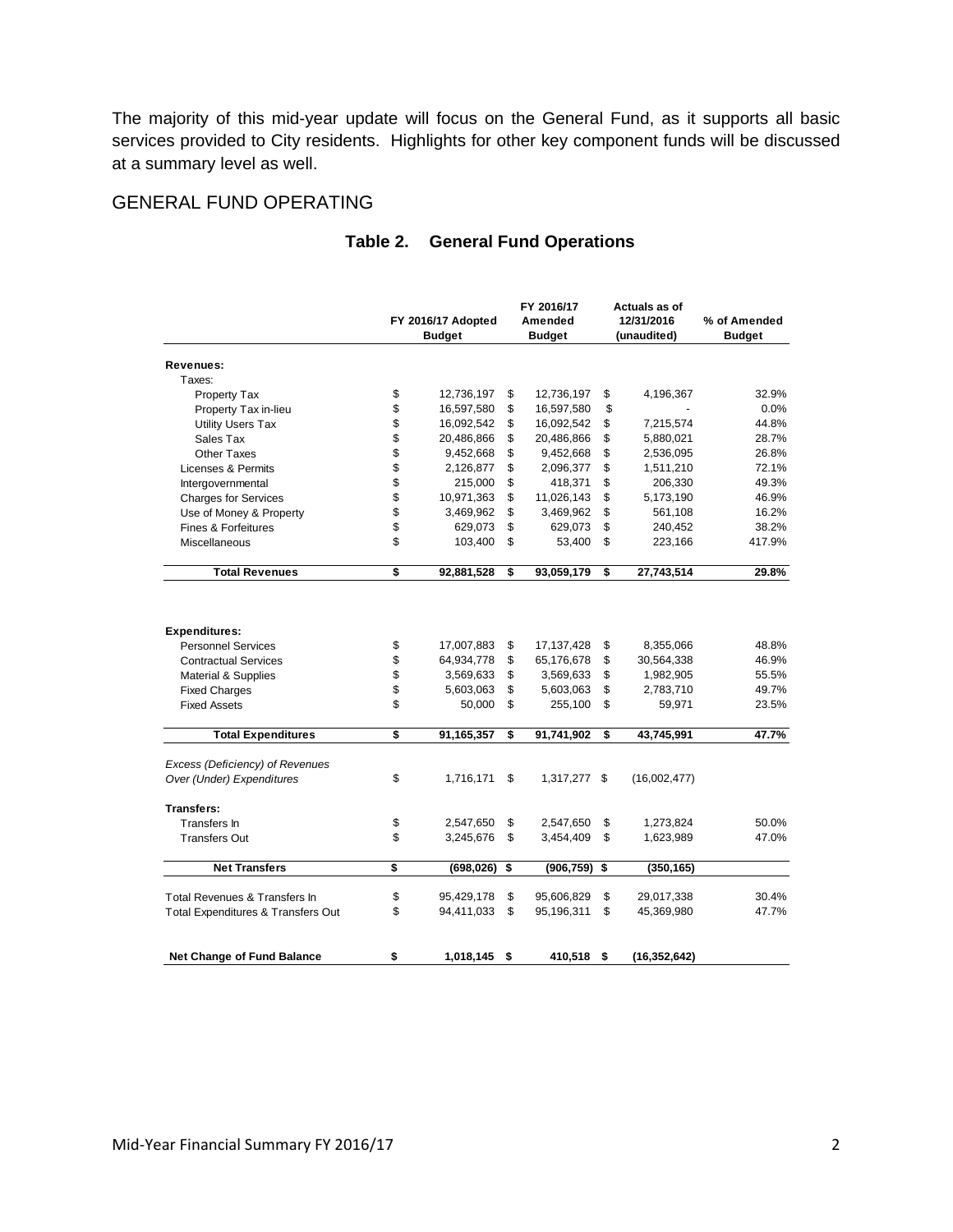#### *General Fund Operating Revenues*

The General Fund is comprised of several revenue types. However, the main sources include property tax, utility users tax, and sales tax. Each of these is affected by different economic activity cycles and pressures.

|                             | FY 2016/17 Adopted<br><b>Budget</b> |    | FY 2016/17<br>Amended<br><b>Budget</b> |     | Actuals as of<br>12/31/2016<br>(unaudited) | % of Amended<br><b>Budget</b> |  |
|-----------------------------|-------------------------------------|----|----------------------------------------|-----|--------------------------------------------|-------------------------------|--|
| Revenues:                   |                                     |    |                                        |     |                                            |                               |  |
| Taxes:                      |                                     |    |                                        |     |                                            |                               |  |
| Property Tax                | \$<br>12,736,197                    | \$ | 12,736,197                             | S   | 4,196,367                                  | 32.9%                         |  |
| Property Tax in-lieu        | \$<br>16,597,580                    | S  | 16,597,580                             | S   |                                            | $0.0\%$                       |  |
| <b>Utility Users Tax</b>    | \$<br>16,092,542                    | S  | 16,092,542                             | S   | 7,215,574                                  | 44.8%                         |  |
| Sales Tax                   | \$<br>20,486,866                    | S  | 20,486,866                             | S   | 5,880,021                                  | 28.7%                         |  |
| Other Taxes                 | \$<br>9,452,668                     | S  | 9,452,668                              | S   | 2,536,095                                  | 26.8%                         |  |
| Licenses & Permits          | \$<br>2,126,877                     | S  | 2,096,377                              | S   | 1,511,210                                  | 72.1%                         |  |
| Intergovernmental           | \$<br>215,000                       | S  | 418,371                                | \$. | 206,330                                    | 49.3%                         |  |
| <b>Charges for Services</b> | \$<br>10,971,363                    | \$ | 11,026,143                             | \$  | 5,173,190                                  | 46.9%                         |  |
| Use of Money & Property     | \$<br>3,469,962                     | S  | 3,469,962                              | \$. | 561,108                                    | 16.2%                         |  |
| Fines & Forfeitures         | \$<br>629,073                       | S  | 629,073                                | S   | 240,452                                    | 38.2%                         |  |
| <b>Miscellaneous</b>        | \$<br>103,400                       | S  | 53,400                                 | S   | 223,166                                    | 417.9%                        |  |
| <b>Total Revenues</b>       | \$<br>92,881,528                    | \$ | 93,059,179                             | \$  | 27,743,514                                 | 29.8%                         |  |

#### **Table 3. General Fund Operating Revenues**

## *Property Taxes/Property Taxes In-Lieu*

Property taxes were budgeted to increase by 5.2% from the FY 2015/16 Amended Budget. The annual schedule of property tax payments from the County of Riverside will provide payments to the City based on the following estimated schedule:

Secured Property Tax Payment Dates

| Settlement 1             | January |
|--------------------------|---------|
| Settlement 2             | May     |
| Settlement 3             | August  |
| <b>Teeter Settlement</b> | October |

Based on historical averages of actual receipts, the City is estimated to receive 15% of the budgeted property tax revenue through mid-year. The City has currently received 14% through mid-year. Property taxes will continue to be monitored as property valuations may adjust through the year based on property sales and assessment appeals filed with the County.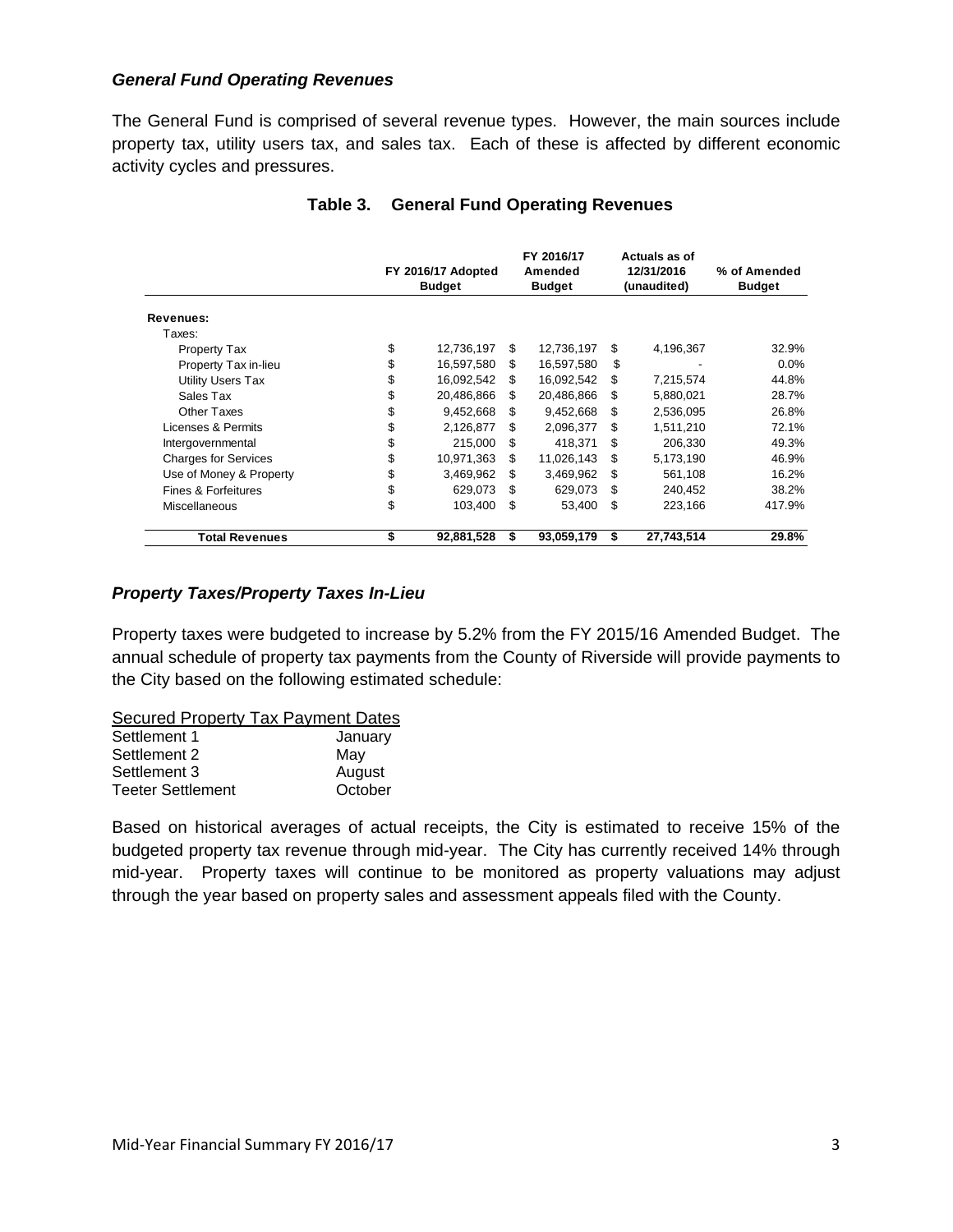

## **Chart 1. General Fund Mid-Year Revenue Trend – Property Taxes**

#### *Utility Users Tax*

Utility Users taxes were budgeted to remain flat from the FY 2015/16 Amended Budget. This projection is primarily due to competitive forces within the communications markets. Both the wireless and wired markets experienced downturns year over year. Based on our discussions with utility tax experts, there are a couple of causes for this trend. First is competition and bundling practices within the market as more small players continue to join the market. Second is the migration of customers from contract plans to prepaid plans.

Based on historical averages of actual receipts, the City is estimated to receive 42% of the budgeted utility users tax revenue through mid-year. The City has currently received 45% through mid-year.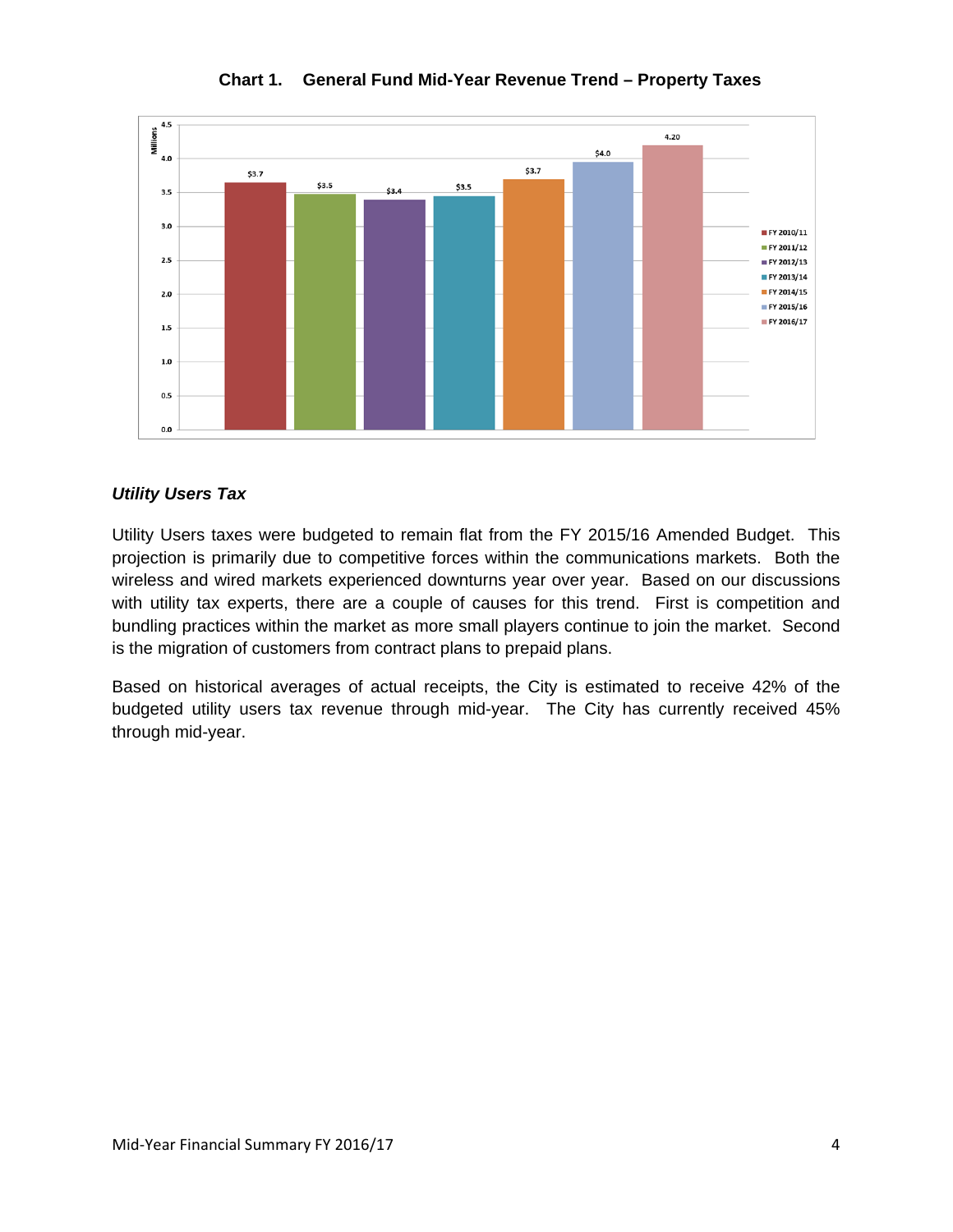

**Chart 2. General Fund Mid-Year Revenue Trend – Utility Users Taxes** 

#### *Sales Taxes*

Based on the recovering economy and new businesses that began operating in the City, the FY 2016/17 sales tax budget was increased by 6%. Sales tax receipts will need to be continually monitored through the year to determine if current trends begin to plateau or begin to decrease.

Based on historical averages of actual receipts, the City is estimated to receive 20% of the budgeted sales tax revenue through mid-year. The City has currently received 29% through mid-year.



**Chart 3. General Fund Mid-Year Revenue Trend – Sales Taxes**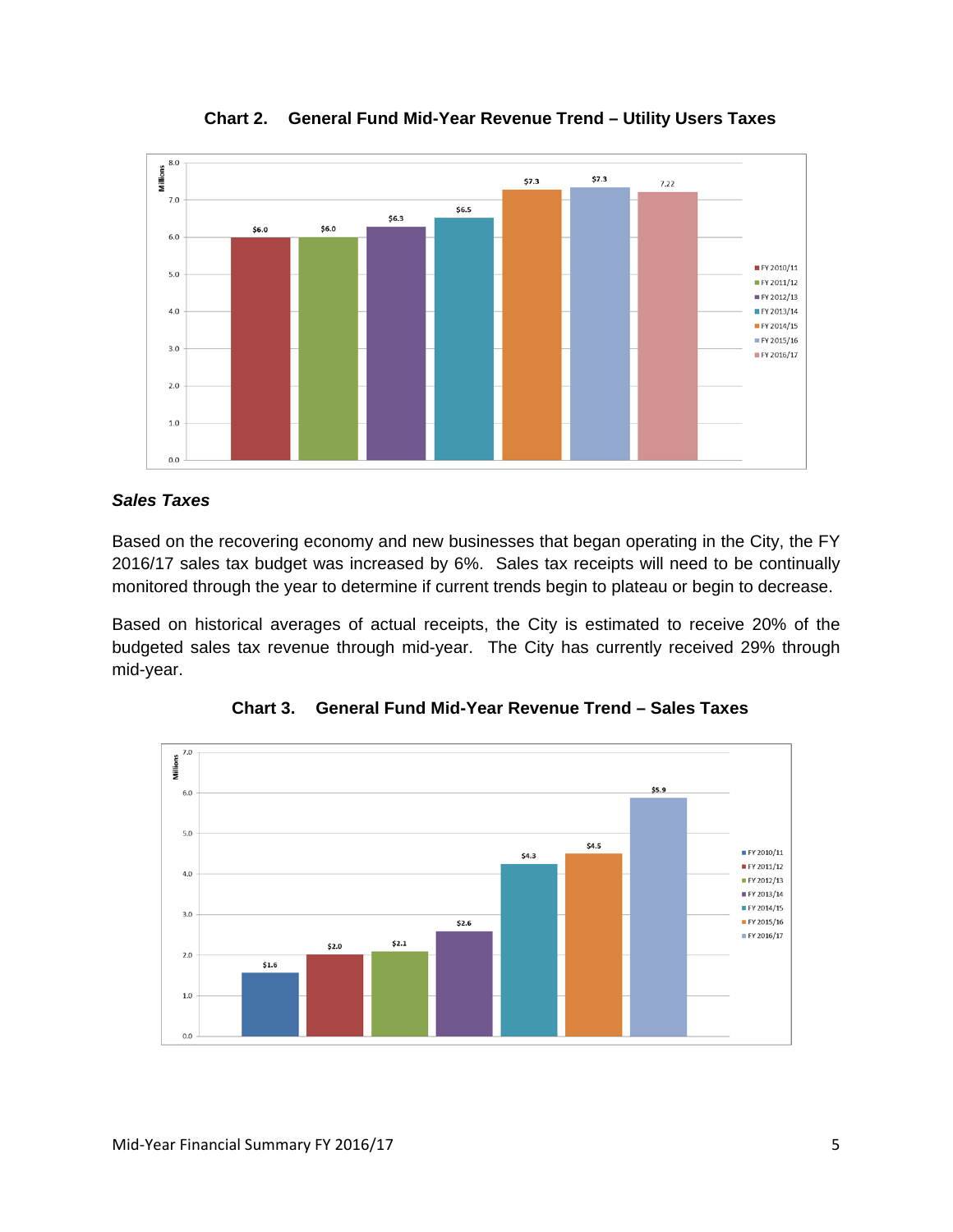## *Other Taxes*

Other taxes are primarily composed of Business Gross Receipts, Transient Occupancy Tax, Documentary Transfer Tax, and Franchise Fees. Collectively, other taxes were budgeted to increase 3.1% from the FY 2015/16 Amended Budget.

Based on historical averages of actual receipts, the City is estimated to receive 24% of the budgeted Other Taxes revenue through mid-year. The City has currently received 27% through mid-year.





# *Licenses & Permits*

Licenses & Permits are primarily composed of Business and Animal Licenses, along with Building, Electrical, Mechanical, Plumbing and other permits. Collectively, Licenses & Permits were budgeted to decrease 36% from the FY 2015/16 Amended Budget.

Based on historical averages of actual receipts, the City is estimated to receive 53% of the budgeted Licenses & Permits revenue through mid-year. The City has currently received 72% through mid-year. The higher growth rate is related primarily to the recent building permit activities.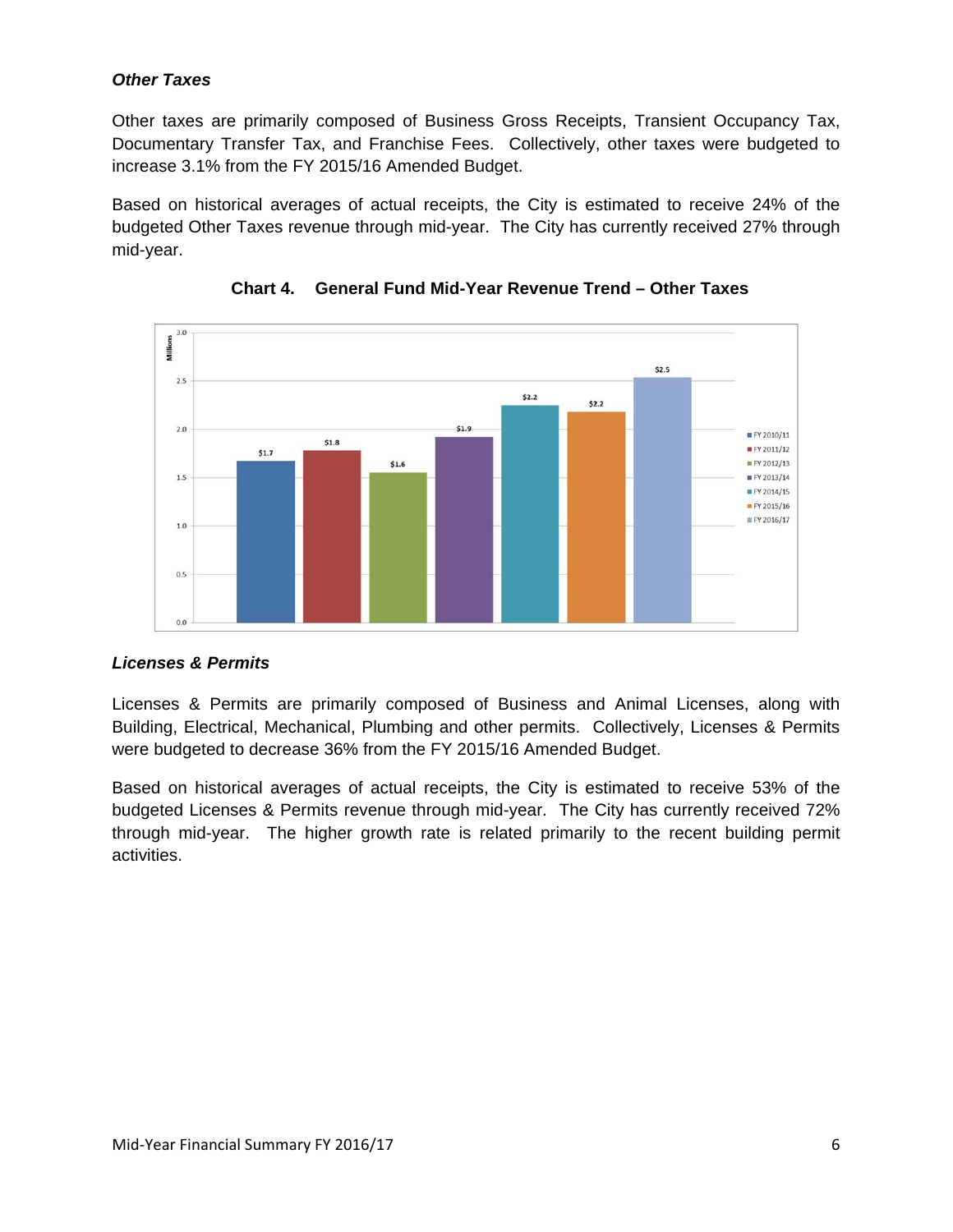

**Chart 5. General Fund Mid-Year Revenue Trend – Licenses & Permits** 

#### *Charges for Services*

Charges for Services are primarily composed of Plan Check Fees, Inspection Fees, Administrative Charges to other funds, and Parking Control Fines. Collectively, Charges for Services were budgeted to increase 2% from the FY 2015/16 Amended Budget.

Based on historical averages of actual receipts, the City is estimated to receive 49% of the budgeted Charges for Services revenue through mid-year. The City has currently received 47% through mid-year.



**Chart 6. General Fund Mid-Year Revenue Trend – Charges for Services**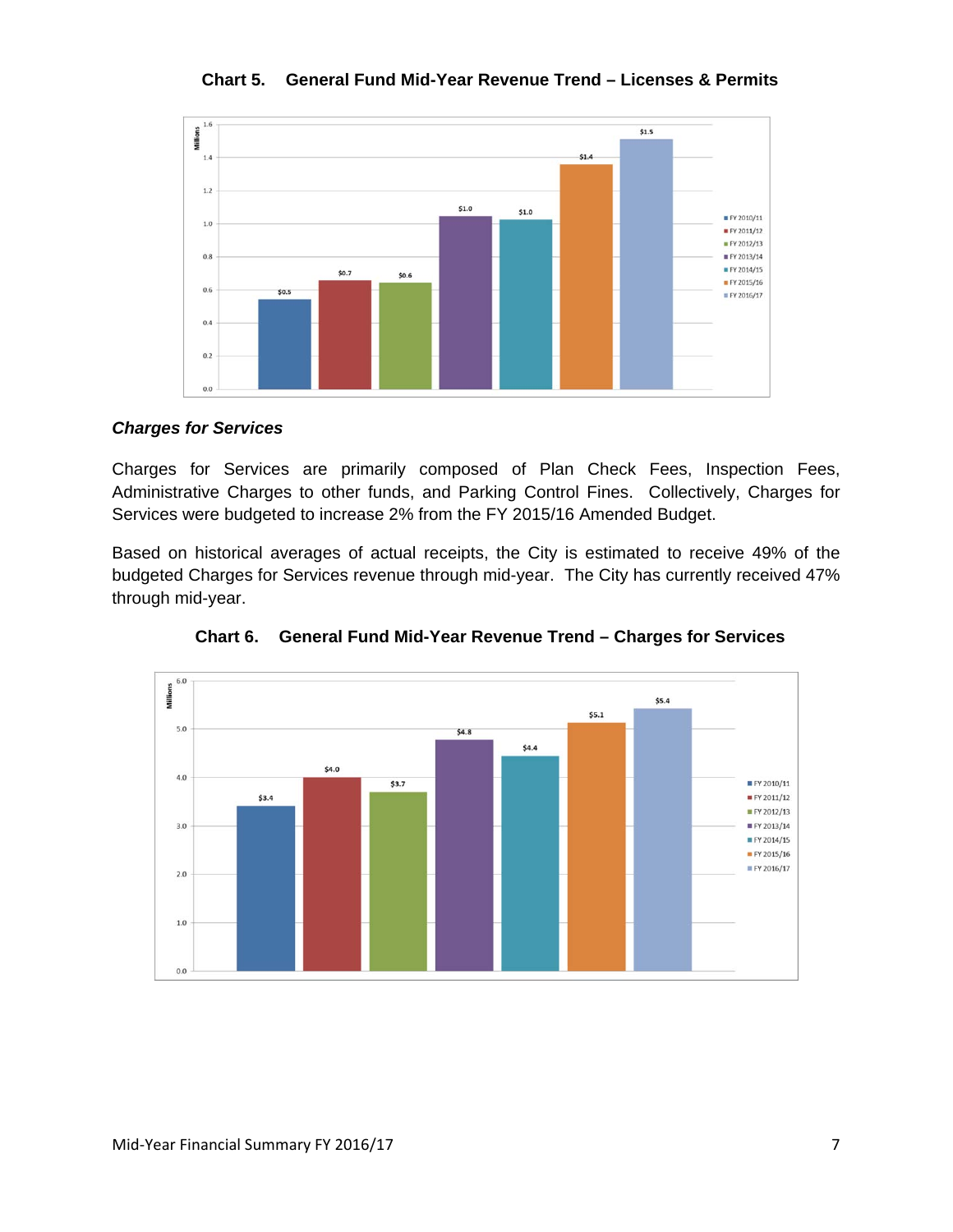#### *Use of Money and Property*

Investment income continues to remain low due to extremely low rates of return for fixed income investments. The investments managed by Chandler Asset Management totaled \$83,828,755 at par and achieved a Yield to Maturity (YTM) for December 2016 of 1.52%. This compares to a YTM in December 2015 of 1.43% and a YTM in June 2016 of 1.49%. The investments managed by Insight Investments totaled \$54,858,909 at par and achieved a Yield to Maturity (YTM) for December 2016 of 1.14%. This compares to a YTM in December 2015 of 1.08% and a YTM in June 2016 of 1.09%. In addition, the City maintained \$31,573,311 in the State Local Agency Investment Fund Pool (LAIF) with a YTM of 0.72%. This is a very low rate of return compared to historical experience, but is indicative of how investment income is performing everywhere. As the market begins to move upward, there will be less opportunity for the trading gains that are generally available under an active management approach.

## *General Fund Expenditures*

Expenditures are being spent in-line with prior year expenditures. Each Department's activities will be monitored throughout the year as they may be impacted by different economic activity cycles and pressures.

|                                 | FY 2016/17 |                       |      | FY 2016/17            |     | Actuals as of<br>12/31/16 | % of Amended  |  |
|---------------------------------|------------|-----------------------|------|-----------------------|-----|---------------------------|---------------|--|
|                                 |            | <b>Adopted Budget</b> |      | <b>Amended Budget</b> |     | (unaudited)               | <b>Budget</b> |  |
| Department                      |            |                       |      |                       |     |                           |               |  |
| <b>City Council</b>             | \$         | 638,925               | \$   | 985,598               | \$  | 496,436                   | 50.4%         |  |
| <b>City Clerk</b>               | \$         | 689,746               | \$   | 689.746               | \$  | 182.641                   | 26.5%         |  |
| City Manager                    | \$         | 1,656,313             | \$   | 5,382,783             | \$  | 2.146.848                 | 39.9%         |  |
| City Attorney                   | \$         | 728,616               | \$   | 828,616               | \$  | 441.504                   | 53.3%         |  |
| <b>Community Development</b>    | \$         | 5,706,871             | \$   | 5,826,871             | \$  | 2,356,023                 | 40.4%         |  |
| Economic Development            | \$         | 1,097,783             | \$   | 1,097,783             | \$  | 478.322                   | 43.6%         |  |
| Financial & Management Services | \$         | 7,596,922             | \$   | 3,501,011             | \$  | 1,458,501                 | 41.7%         |  |
| <b>Administrative Services</b>  | \$         | 3,934,529             | -\$  | 3,995,245             | \$  | 1,833,509                 | 45.9%         |  |
| <b>Public Works</b>             | \$         | 8,015,264             | \$   | 8,418,761             | \$  | 3,675,719                 | 43.7%         |  |
| Non-Departmental                | \$         | 3,571,676             | - \$ | 3,695,509             | \$  | 2,921,309                 | 79.1%         |  |
| Non-Public Safety Subtotal      | \$         | 33,636,645            | \$   | 34,421,923            | \$. | 15,990,812                | 46.5%         |  |
| <b>Public Safety</b>            |            |                       |      |                       |     |                           |               |  |
| Police                          | \$         | 41,952,136            | \$   | 41,952,136            | \$. | 20.499.361                | 48.9%         |  |
| Fire                            | \$         | 18,822,252 \$         |      | 18,822,252 \$         |     | 8.879.806                 | 47.2%         |  |
| <b>Public Safety Subtotal</b>   | \$         | 60,774,388            | \$   | 60,774,388            | \$  | 29,379,167                | 48.3%         |  |
| Total                           | \$         | 94,411,033            | \$   | 95,196,311            | \$  | 45,369,980                |               |  |

# **Table 4. General Fund Expenditures**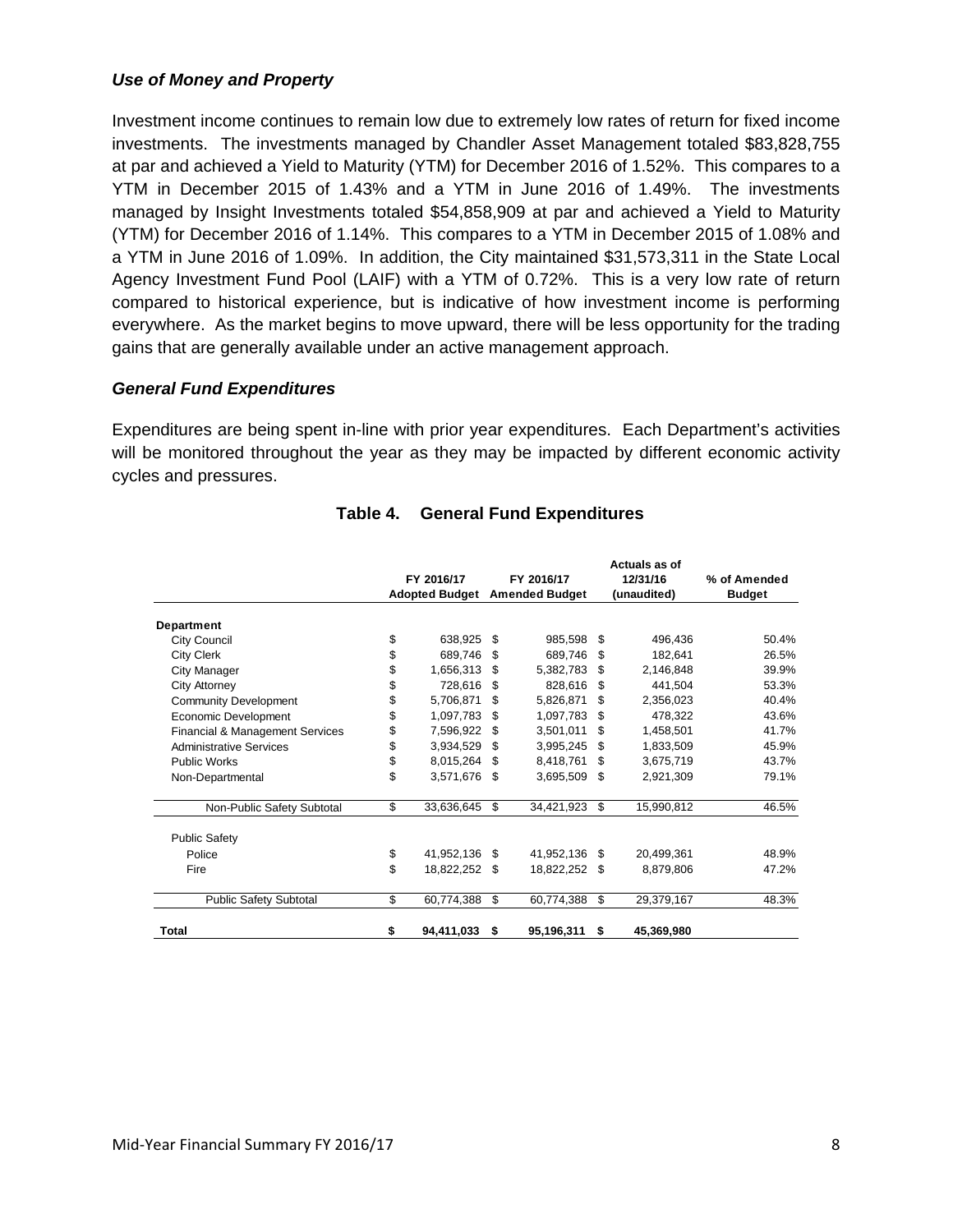# OTHER KEY FUNDS

The following summaries describe other major funds in the City.

#### *Moreno Valley Community Services District*

The Moreno Valley Community Services District (CSD) was formed by the voters in 1984 to collect fees and certain taxes to provide an array of services including parks, recreation and community services, streetlights, landscaping and ongoing maintenance. The CSD provides these services through separate "zones" that define the services that are provided.

For certain zones, the primary revenue source used to provide services to properties is parcel fees or taxes levied on properties via their annual tax bill. Proposition 218, passed by California voters in November 1996, has posed a serious challenge to managing the future operation of the CSD zones. Prop. 218 requires any revenue increase to be addressed through a voting process by affected property owners. For a period following the initial implementation of Prop. 218, the CSD was successful in receiving approval for some new or increased revenues. There were also revenue increases due to the growth of developed parcels within the zones. However, due to cost increases that exceed any offsetting increases in the revenues over the past years, and the recent economic downturn slowing new parcel growth, property owners have been resistant to efforts to fully fund service levels.

|                                             | FY 2016/17 |                 | FY 2016/17<br><b>Adopted Budget Amended Budget</b> |              | Actuals as of<br>12/31/16<br>(unaudited) |             | % of Amended<br><b>Budget</b> |
|---------------------------------------------|------------|-----------------|----------------------------------------------------|--------------|------------------------------------------|-------------|-------------------------------|
|                                             |            |                 |                                                    |              |                                          |             |                               |
| Revenues:                                   |            |                 |                                                    |              |                                          |             |                               |
| Taxes:                                      |            |                 |                                                    |              |                                          |             |                               |
| Property Tax                                | \$         | 4,172,457 \$    |                                                    | 4,172,457    | \$                                       | 1,392,057   | 33.4%                         |
| Other Taxes                                 | \$         | 6,413,100       | \$.                                                | 6,413,100    | \$                                       | 70.909      | 1.1%                          |
| <b>Charges for Services</b>                 | \$         | 3,189,250       | - \$                                               | 3,189,250    | \$                                       | 576,970     | 18.1%                         |
| Use of Money & Property                     | \$         | 737,163         | \$                                                 | 732,964      | \$                                       | 369,800     | 50.5%                         |
| Fines & Forfeitures                         | \$         | 50.000          | \$                                                 | 50.000       | \$                                       | 17.850      | 35.7%                         |
| Miscellaneous                               | \$         | 9.150           | - \$                                               | 9,150        | \$                                       | 9.505       | 103.9%                        |
| Transfers In                                | \$         | 647.147 \$      |                                                    | 652.509      | \$                                       | 324.720     | 49.8%                         |
| <b>Total Revenues</b>                       | \$         | 15,218,267 \$   |                                                    | 15,219,430   | \$                                       | 2,761,812   | 18.1%                         |
| <b>Expenditures:</b>                        |            |                 |                                                    |              |                                          |             |                               |
| Library Services Fund (5010)                | \$         | 1.779.473 \$    |                                                    | 1.779.473    | \$                                       | 887.789     | 49.9%                         |
| Zone A Parks Fund (5011)                    | \$         | 9,250,791       | \$.                                                | 9,300,478    | \$                                       | 4,153,158   | 44.7%                         |
| Zone C Arterial Street Lighting Fund (5110) | \$         | 1,033,249       | \$                                                 | 1,033,249    | \$                                       | 300,263     | 29.1%                         |
| Zone D Standard Landscaping Fund (5111)     | \$         | 1,204,716       | -\$                                                | 1,204,716    | \$                                       | 351,583     | 29.2%                         |
| Zone E Extensive Landscaping Fund (5013)    | \$         | 531,589         | -\$                                                | 531,589      | \$                                       | 53,522      | 10.1%                         |
| Zone M Median Fund (5112)                   | \$         | 199.740         | \$                                                 | 199.740      | \$                                       | 52.818      | 26.4%                         |
| CFD No. 1 (5113)                            | \$         | 1.590.216       | \$                                                 | 1.602.753    | \$                                       | 588.544     | 36.7%                         |
| Zone S (5114)                               | \$         | 54.449          | - \$                                               | 54.449       | \$                                       | 30,388      | 55.8%                         |
| <b>Total Expenditures</b>                   | \$         | 15,644,223 \$   |                                                    | 15,706,447   | \$                                       | 6,418,065   | 40.9%                         |
| Net Change or                               |            |                 |                                                    |              |                                          |             |                               |
| <b>Adopted Use of Fund Balance</b>          | \$         | $(425, 956)$ \$ |                                                    | (487,017) \$ |                                          | (3,656,253) |                               |

#### **Table 5. CSD Operations**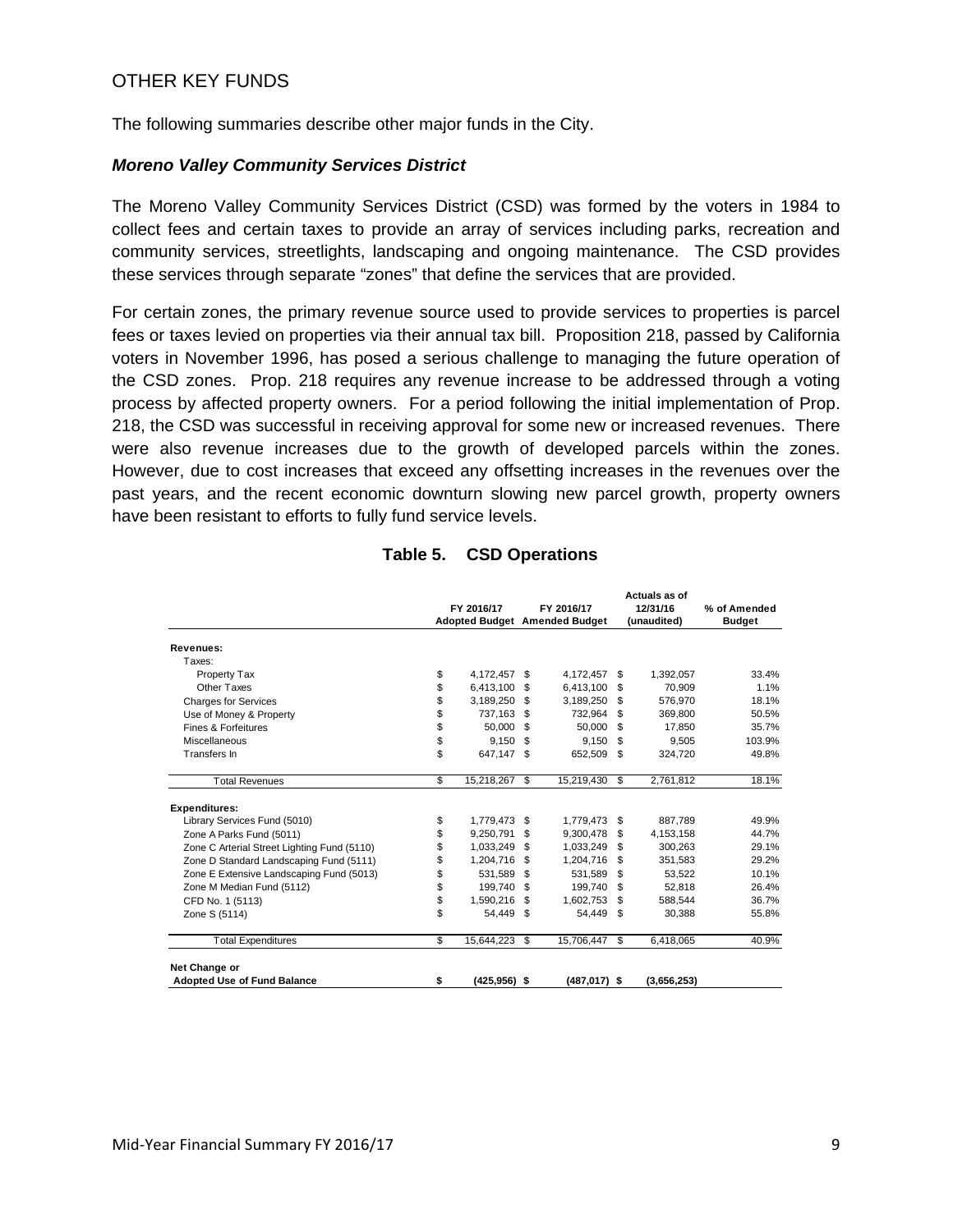## *Community Services District Zone A – Parks & Community Services*

The largest Zone within the CSD is Zone A. It accounts for the administration and maintenance of the Parks & Community Services facilities and programs. Funding sources for these services come from a combination of property taxes, fees for service and smaller amounts from other City funds.

|                                    |    |            |                                      |            | Actuals as of |               |               |
|------------------------------------|----|------------|--------------------------------------|------------|---------------|---------------|---------------|
|                                    |    | FY 2016/17 | FY 2016/17                           |            | 12/31/16      |               | % of Amended  |
|                                    |    |            | <b>Adopted Budget Amended Budget</b> |            | (unaudited)   |               | <b>Budget</b> |
| Revenues:                          |    |            |                                      |            |               |               |               |
| Taxes:                             |    |            |                                      |            |               |               |               |
| Property Tax                       | \$ | 2,250,887  | \$                                   | 2,250,887  | \$            | 736,521       | 32.7%         |
| <b>Other Taxes</b>                 | \$ | 4,930,000  | \$                                   | 4,930,000  | \$            | 64,969        | 1.3%          |
| <b>Charges for Services</b>        | \$ | 1,114,350  | \$                                   | 1,114,350  | \$            | 528,493       | 47.4%         |
| Use of Money & Property            | \$ | 681,200    | \$                                   | 677,001    | \$            | 388,482       | 57.4%         |
| <b>Miscellaneous</b>               | \$ | 7,150      | \$                                   | 7,150      | \$            | 9,488         | 132.7%        |
| Transfers In                       | \$ | 521,021    | \$                                   | 524,084    | \$            | 260,508       | 49.7%         |
| <b>Total Revenues</b>              | \$ | 9,504,608  | \$                                   | 9,503,472  | \$            | 1,988,460     | 20.9%         |
| <b>Expenditures:</b>               |    |            |                                      |            |               |               |               |
| 35010 Parks & Comm Sycs - Admin    | \$ | 500.638    | \$                                   | 506.984    | \$            | 197,121       | 38.9%         |
| 35210 Park Maintenance - General   | \$ | 3,472,640  | \$                                   | 3,453,369  | \$            | 1,484,624     | 43.0%         |
| 35211 Contract Park Maintenance    | \$ | 502,650    | \$                                   | 505,023    | \$            | 161,289       | 31.9%         |
| 35212 Park Ranger Program          | \$ | 386,369    | \$                                   | 386.369    | \$            | 154.337       | 39.9%         |
| 35213 Golf Course Program          | \$ | 278,757    | \$                                   | 334,224    | \$            | 159,980       | 47.9%         |
| 35214 Parks Projects               | \$ | 207,700    | \$                                   | 207,700    | \$            | 93,070        | 44.8%         |
| 35310 Senior Program               | \$ | 571,615    | \$                                   | 571,615    | \$            | 226,678       | 39.7%         |
| 35311 Community Services           | \$ | 189,741    | \$                                   | 157,611    | \$            | 102,740       | 65.2%         |
| 35312 Community Events             | \$ | 82.767     | \$                                   | 90,767     | \$            | 64.596        | 71.2%         |
| 35313 Conf & Rec Cntr              | \$ | 492,927    | \$                                   | 542,896    | \$            | 254,977       | 47.0%         |
| 35314 Conf & Rec Cntr - Banquet    | \$ | 343,393    | \$                                   | 346,456    | \$            | 164,134       | 47.4%         |
| 35315 Recreation Programs          | \$ | 1,344,500  | \$                                   | 1,344,500  | \$            | 667,351       | 49.6%         |
| 35317 July 4th Celebration         | \$ | 134,594    | \$                                   | 134,594    | \$            | 53,718        | 39.9%         |
| 35318 Sports Programs              | \$ | 676,447    | \$                                   | 652,317    | \$            | 269,013       | 41.2%         |
| 35319 Towngate Community Center    | \$ | 66,053     | \$                                   | 66,053     | \$            | 30,917        | 46.8%         |
| 95011 Non-Dept Zone A Parks        | \$ |            | \$                                   |            | \$            | 68,613        | 0.0%          |
| <b>Total Expenditures</b>          | \$ | 9,250,791  | \$                                   | 9,300,478  | \$            | 4,153,158     | 44.7%         |
| Net Change or                      |    |            |                                      |            |               |               |               |
| <b>Adopted Use of Fund Balance</b> | \$ | 253,817    | \$                                   | 202,994 \$ |               | (2, 164, 698) |               |

## **Table 6. CSD Zone A Operations**